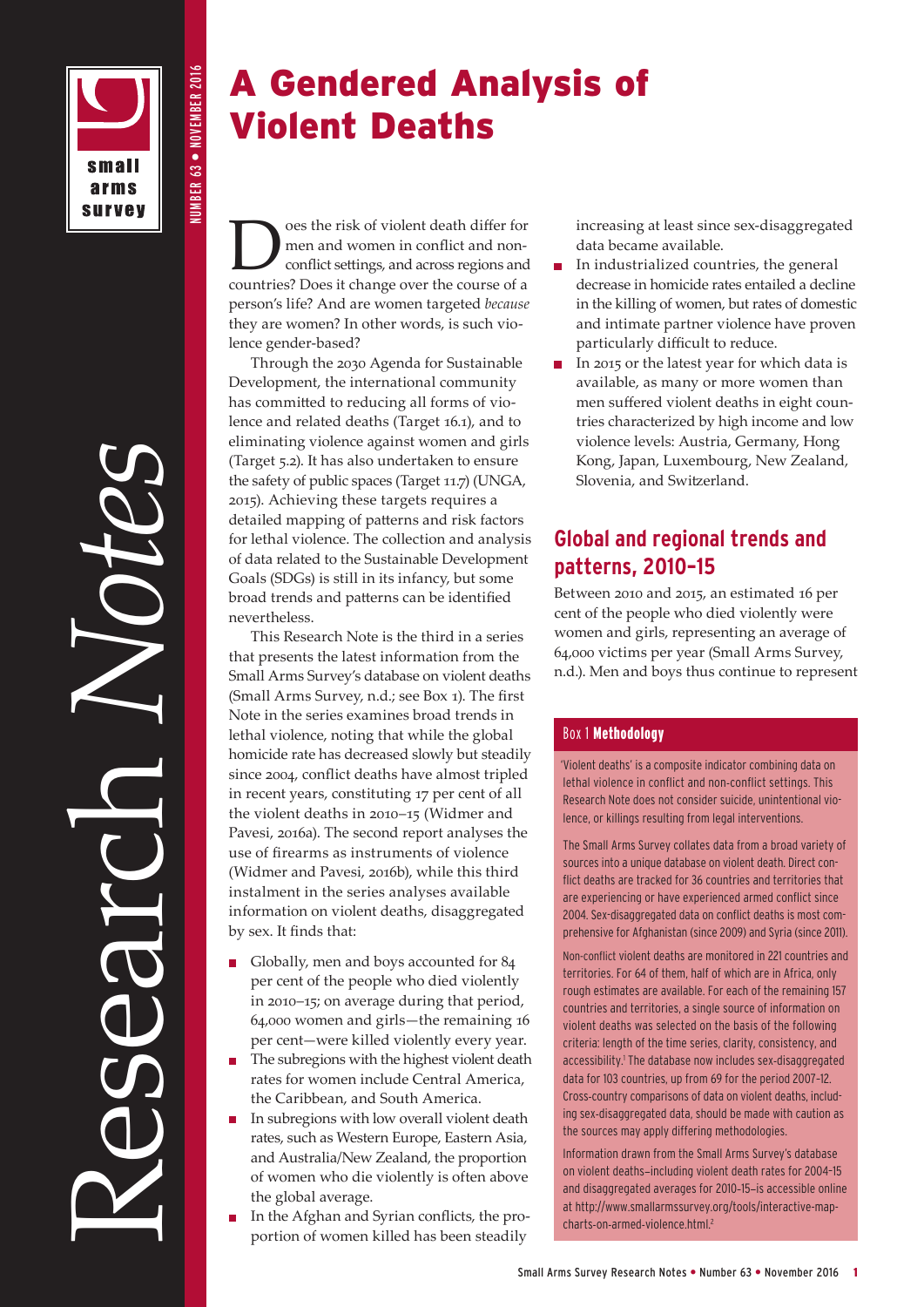the vast majority of people who are killed worldwide: 84 per cent. This female–male ratio has been fairly stable over the last decade; overall, the 8 per

cent global decrease in intentional homicides since 2004 has corresponded with similar declines in the killing of women and men (Small Arms Survey, n.d.).3

### Figure 1 Average violent death rates by sex, selected subregions, 2010–15

Violent death rate for men Violent death rate for women



### Figure 2 Proportion of victims by sex in countries with violent death rates exceeding 20 per 100,000 population, 2015 or latest available year



**Note:** \* Countries with an active armed conflict during the period under review. **Source:** Small Arms Survey (n.d.)

The ratio varies across subregions, however. Figure 1 presents violent death rates among men and women in selected subregions where sex-disaggregated data is available for more than one country.4 As is the case for overall violent death rates, the disaggregated rates are highest for both men and women in Central America, the Caribbean, and South America, with some variation (Widmer and Pavesi, 2016a, p. 4).

In an examination of the proportion of male to female victims across subregions, Western Europe, Eastern Asia, and Australia/New Zealand stand out. In these subregions, women and girls account for an unusually high proportion—45–48 per cent—of people who were killed in 2010–15. In fact, the subregions with the highest violent death rates among the overall population have below-average proportions of female victims, whereas subregions with low overall violent death rates sometimes have relatively high proportions of female victims.<sup>5</sup>

# **Country-specific risks**

Figure 2 illustrates available sexdisaggregated violent death rates in the countries that registered rates above 20 per 100,000 population in 2015, or in the latest year for which data is available. No disaggregated data is available for seven of these countries, six of which were affected by armed conflict during the period under review.

In all of these countries, men and boys were the primary victims of lethal violence—by a considerable margin. Yet the countries with the highest violent death rates for men and boys also tended to be the ones where the violent death rates for women and girls were highest. In 2015 (or the latest year available), the rates for women and girls were highest in Syria (25.7 female victims per 100,000 population), Lesotho (9.9), El Salvador (9.4), Afghanistan (6.9), and Honduras (6.0). In absolute terms, however, the greatest number of women and girls lost their lives in countries with large populations, such as India (9,200), Brazil (4,700), the United States (2,700), and South Africa (2,400) (Small Arms Survey, n.d.).

# Conflict deaths

Sex-disaggregated data on civilian deaths directly related to conflict in Afghanistan and Syria shows that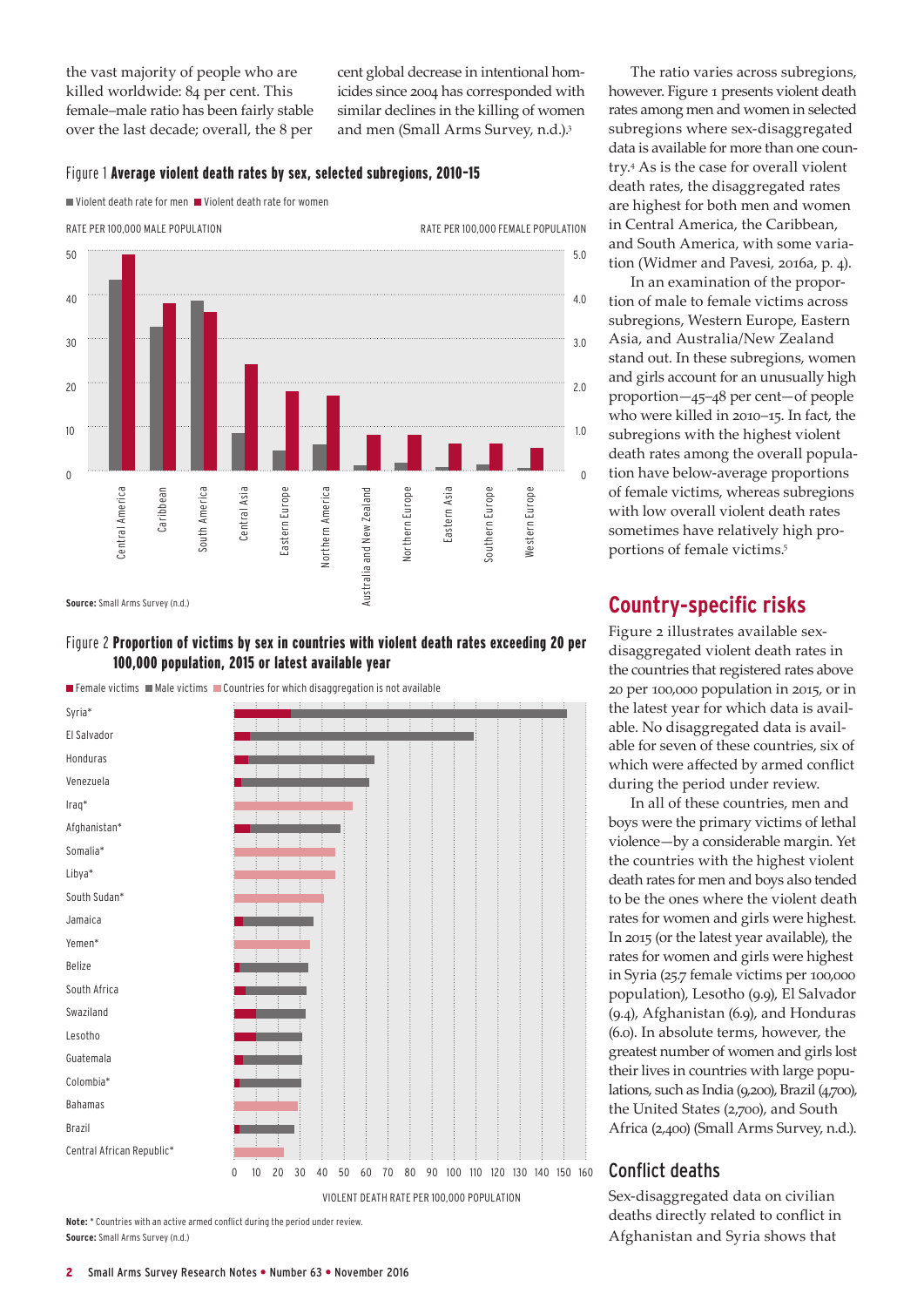in both countries, the proportion of female deaths has increased over time.

Statistics collated by the United Nations Assistance Mission in Afghanistan (UNAMA), which have been

disaggregated by sex since 2009, reveal that the total number of civilian deaths increased by 47 per cent between 2009 and 2015, while the share of female victims rose by 70 per cent during that

### Figure 3 Number of civilians killed in Afghanistan, by sex, and percentage of female victims, 2009–15

 $\blacksquare$  Number of female victims  $\blacksquare$  Number of male victims  $\blacksquare$  Percentage of female victims



### Figure 4 Number of civilians killed in Syria, by sex, and percentage of female victims, 2011–15

 $\blacksquare$  Number of female victims  $\blacksquare$  Number of male victims  $\blacksquare$  Percentage of female victims



period, reaching almost 10 per cent of overall civilian deaths in 2015 (see Figure 3). The primary cause of violent death for women in Afghanistan appears to be ground engagement, followed by improvised explosive devices as well as complex and suicide attacks;<sup>6</sup> it is important to note, however, that UNAMA does not provide sex-disaggregated data on targeted killings, the second most lethal method of warfare overall (UNAMA, 2016, pp. 14–15, 44).

In Syria, data from the Humanitarian Tracker database indicates that the proportion of women killed tripled between 2011 and 2015, reaching almost 15 per cent of violent civilian deaths (see Figure 4). From 2012 to 2015, the killing of women and girls in Syria was mostly attributable to artillery fire; since then, aerial bombardments have become the leading cause of death. In contrast, most men and boys have consistently died due to gun shot wounds (Humanitarian Tracker, n.d.).

While most of these women were not specifically killed because of their sex, some were individually targeted, suggesting possible gender-based violence. In Afghanistan, killings 'target prominent women human rights defenders and women working in public life, including police and parliamentarians, as well as women with relatives serving in the security forces' (UNAMA and OHCHR, 2016, p. 14). In Syria, some women have been killed by sniper fire, or beaten and stabbed to death (Humanitarian Tracker, n.d.). It must be remembered that available statistics on conflict deaths capture but a fraction of the many types of harm inflicted on people of all ages in conflict settings, including physical injury, sexual violence, psychological trauma, and displacement.

### Deaths in non-conflict settings

Men, women, girls, and boys also face different risks in countries that are not affected by armed conflict. Figure 5 shows the categories of violent death rates for such countries, as well as the average percentage of female victims for each category. It indicates that countries with high rates of lethal violence generally have proportions of female violence below the global average of 16 per cent, whereas the reverse is true of countries with low violent death rates.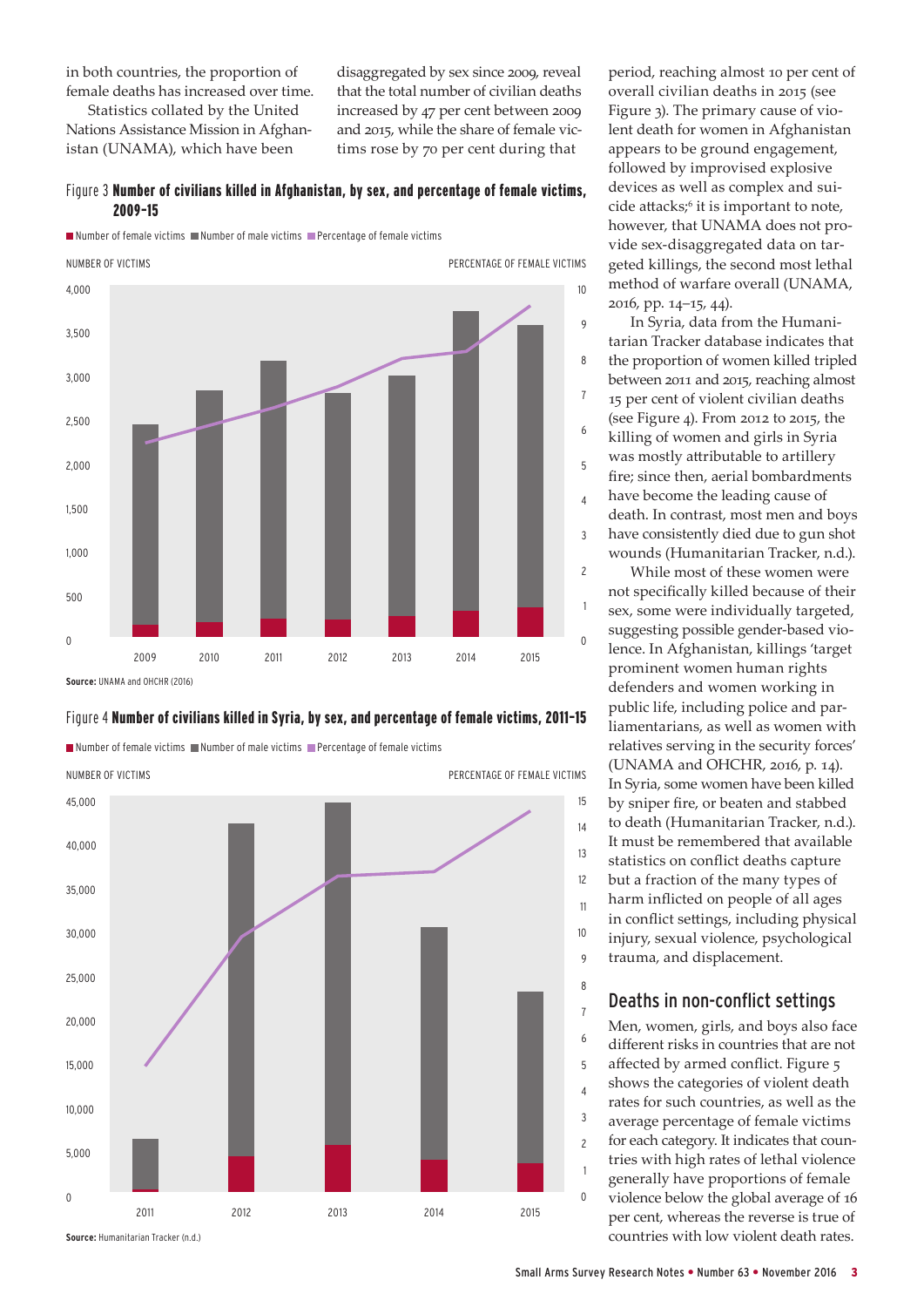### Figure 5 Proportion of female victims per category of violent death rate, 2010–15

**Average percentage of female victims** Average global percentage of female victims (16 per cent)

PERCENTAGE OF FEMALE VICTIMS



A better understanding of the killing of men and women in different settings requires contextual information, such as details on the victim– perpetrator relationship, the location, and the motivation behind the violence. The data shows striking variations, not only across the categories of violent death rates, but also within them. In Honduras, which is among the countries with a violent death rate greater than 20 per 100,000 population, three out of four killings of women were categorized either as homicides or femicides by organized crime in 2014 (IUDPAS, 2015, p. 4). About 60 per cent occurred in public spaces; one in ten was classified as an intimate partner homicide (pp. 4–5).<sup>7</sup> In contrast, 57 per cent of the women who died violently in South Africa—which experiences comparable levels of violence—were killed by their intimate partners (Abrahams et al., 2013).8

At the other end of the spectrum, in countries with very low rates of violent death, the proportion of female homicide victims lies well above the global average. In this group, nine countries experienced female homicide rates that equalled or exceeded male homicide rates in 2015 or the latest year

for which data was available. Eight of these are high-income countries, listed among the top 25 in the Human Development Index (World Bank, n.d.a; n.d.b; UNDP, 2015, p. 208); they register overall homicide rates of at most 1 per 100,000 inhabitants (see Figure 6).9

The inverted relationship between the rate of lethal violence and the proportion of female victims has been known since the 1930s as the 'static law' (Lappi-Seppälä and Lehti, 2016, pp. 428– 29, 457–58).<sup>10</sup> The question remains as to whether the factors that influence female homicide rates are genderspecific or gender-blind. Decreases in female homicide rates seen in industrialized countries since 2000 may reflect the general decrease in lethal violence, rather than gender-specific policies (Lappi-Seppälä and Lehti, 2016, pp.  $461$ ,  $467$ ).<sup>11</sup> In fact, sex-disaggregated time series data available in the Small Arms Survey database covers several countries—such as Belarus, Guatemala, Kosovo, Lithuania, and South Africa that witnessed decreases in male violent death rates of comparable or greater magnitudes than those seen for women and girls.12 While overall homicide rates have been declining in Europe and some other regions, rates of domestic violence, which predominantly affect women and girls, have remained relatively static (Lappi-Seppälä and Lehti, 2016, p. 429). This phenomenon is discussed below with respect to intimate partner homicide in Western Europe.

The risk of homicide varies not only based on sex, but also based on age. Figure 7 shows the proportion of homicide victims per age group in four countries with different levels of lethal violence. In general, female homicides were more evenly distributed across age groups than male homicides: the proportions of female homicide victims were higher in the 0–14 and 65+ age groups, even though a greater number of men and boys were typically killed in these (and other) age groups.13

In Colombia, the greatest proportion of male homicide victims was in the 15–24 age group, pointing to a problem of youth violence, while female homicide victims were more spread out between the ages of 25 and 34. In Ecuador, youth violence was less noticeable: both women and men in the 25–34 age bracket accounted for the largest proportion of victims. In the United States, young men aged 15 to 24 represented the greatest proportion of male victims, while women in the 35–49 and 25–34 age brackets were targeted most. Finally, in Australia, the greatest proportion of both male and female victims were 35–49 years old.

Overall, judging from this small sample, it appears that men are more at risk of dying violently before age

### Figure 6 High-income countries in which the female homicide rate is greater than or equal to the male homicide rate, 2015 or latest year available

 $\blacksquare$  Male homicide rate  $\blacksquare$  Female homicide rate



**Note:** Luxembourg registered a single (female) homicide. **Source:** Small Arms Survey (n.d.)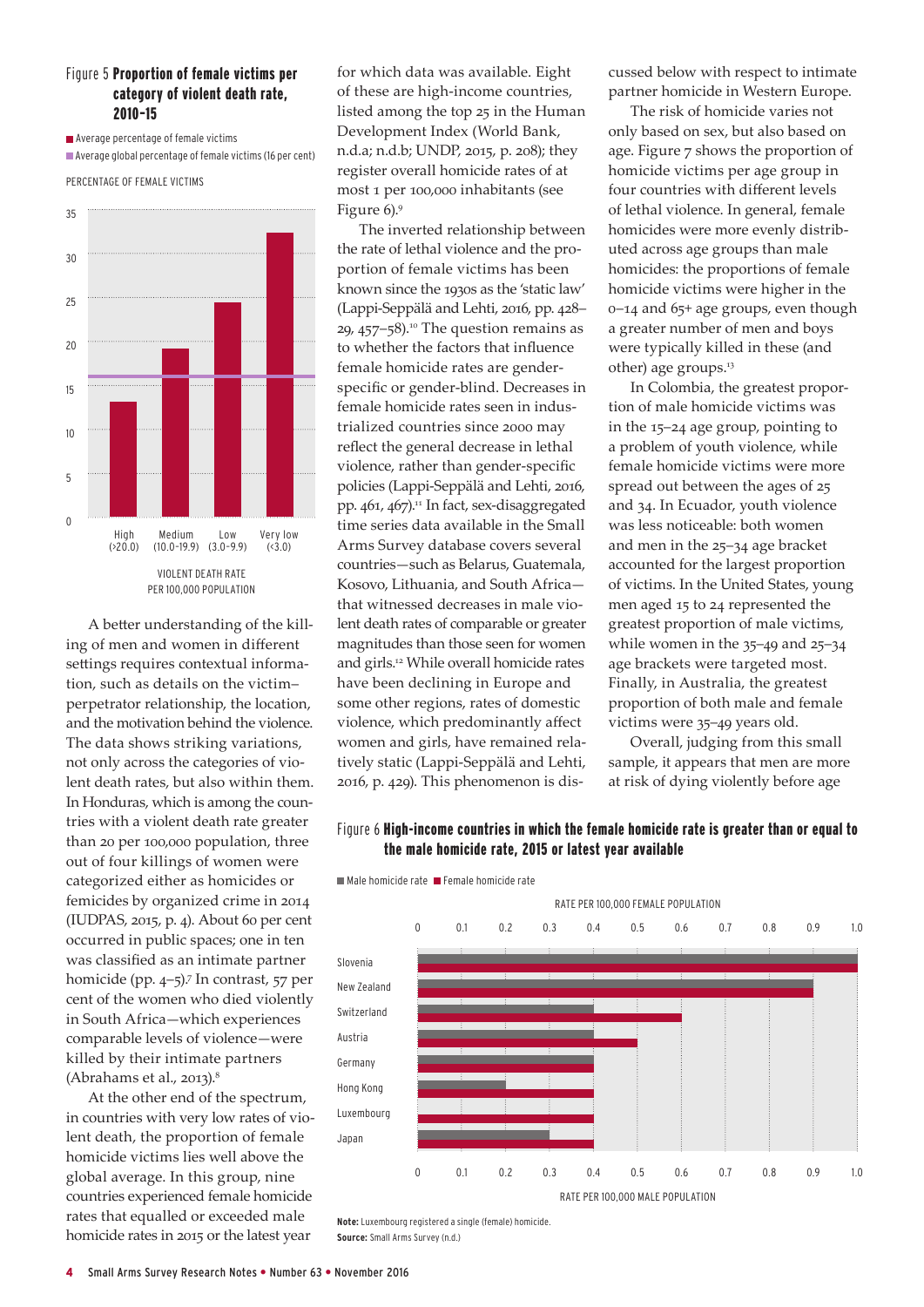### Figure 7 Homicide victims by sex and age, selected countries, 2015 or latest year available

 $\blacksquare$  0-14  $\blacksquare$  15-24  $\blacksquare$  25-34  $\blacksquare$  35-49  $\blacksquare$  50-64  $\blacksquare$  65+





**Sources:** Bryant and Cussen (2015); Ecuador (n.d.); FBI (n.d.); INMLCF (2016)

35 than women, and that the age of homicide victims is higher, particularly among women, in countries with lower levels of violence. Such demographic information can help focus prevention efforts, as can details on the motivations for killing across particular age groups.



A memorial to a 16-year-old boy hangs where he was shot in a park in Chicago, 2012. © Scott Olson/Getty Images

# **Male and female homicide victims in Western Europe**

While Western European countries generally have relatively low violent death rates, as noted above, they tend to have high proportions of female homicide victims. Figure 8 presents the violent death rate and the proportion of male and female victims in the seven countries that have populations greater than 100,000 and that are categorized as Western Europe by the United Nations Statistics Division (UNSD, n.d.).

Germany and Switzerland are among just six countries in the world, all European, where more women than men were killed by firearms in 2015 or the latest year for which data is available.14 The instrument of violence—in this instance, firearms—is important to the development and refinement of violence prevention policies (Widmer and Pavesi, 2016b).

As elsewhere, homicide rates vary for Western European men and women depending on their age. Figure 9 shows the distribution of homicide by sex and age for the seven Western European countries presented in Figure 8. This distribution reflects different national patterns: in France and the Netherlands, the highest homicide rates affected men in the 20–39 age groups; in Austria, men aged 40 to 49 were most affected; and in Germany, men in the 50–59 age group were targeted more than others. The highest female homicide rates were recorded among women between 40 and 59 years of age, with fewer national variations. The rate was significantly lower for women in their 60s and over 80, and even lower for women in their 70s.

The high proportion of female victims in Western Europe calls for a closer consideration of domestic and intimate partner violence. In Europe, some national statistical offices have recently made progress in recording not only the sex of the victim, but also factors such as the victim–offender relationship and the motivation for the crime, allowing for an improved understanding of lethal violence as it affects women.15 Still, disaggregated information on intimate partner homicides is not readily available in all Western European countries.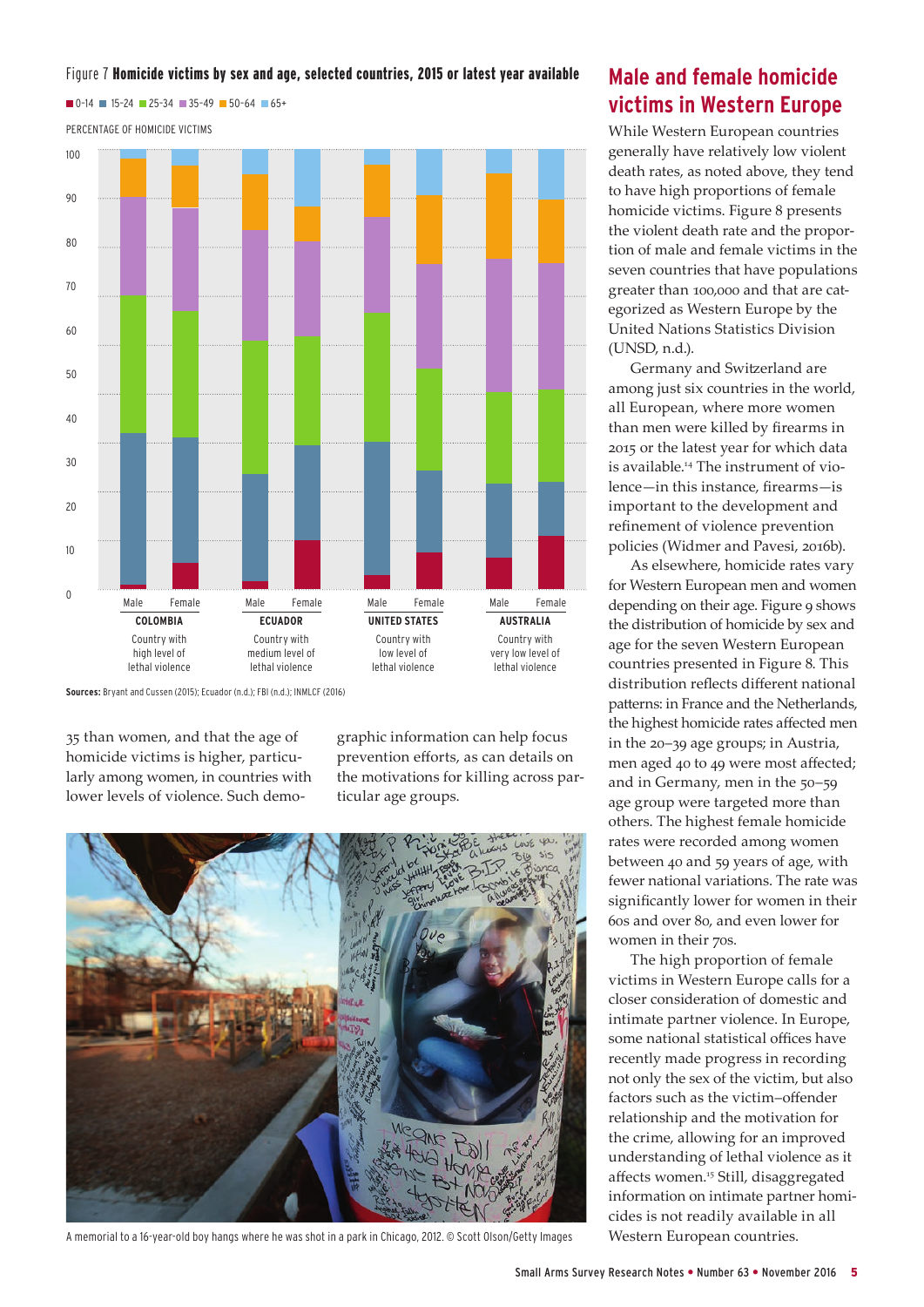

**Percentage of female victims Percentage of male victims Percentage violent death rate** 



**Source:** Small Arms Survey (n.d.)

Austrian statistics disaggregate homicides by victim–offender relationship, but publicly available statistics do not distinguish between intimate partners and relatives, such as children or parents, uncles/aunts or nephews/ nieces, or cousins (Austria, 2016). Switzerland provides annual counts of domestic homicides without details on the victim–offender relationship. The prevalence of intimate partners as perpetrators is presented separately for all types of domestic violence combined, including threats, assault, sexual violence, and homicide (Switzerland, 2016).16 In Belgium, 2015 statistics dis-

tinguish parricide and infanticide, but not intimate partner homicide (Belgium, 2016). Germany, however, has identified crimes involving intimate partners since 2012. This data shows that in 2015, 26.7 per cent of homicides were committed by intimate partners, compared to 30 per cent in 2014 (Germany, 2016, p. 34). In the Netherlands, more than half of the women who were killed in 2011–15 died at the hands of their current or former partner, while about one-third of men were killed by an acquaintance (CBS, 2016).

France illustrates good practice in this regard. Since 2007, crime statistics



Figure 9 Distribution of Western European homicide victims by age cohort, 2015 or latest year available\*

**Note:** \* The graph reflects data for Austria, Belgium, France, Germany, Luxembourg, the Netherlands, and Switzerland.

gathered by the police and *gendarmerie* are reviewed by the Délégation aux victimes (victims' delegation), an entity created in 2005 within the national police. The delegation identifies cases of intimate partner homicide and collects additional information based on police data and media reports. It verifies this information with regional police before compiling and publishing a detailed annual report that analyses the significance of the sex of the victim and the offender, their relationship, socioeconomic profiles, nationality and age, legal determinations, the instrument of death, the motivation, and further contextual information such as a history of violence, illness, or substance abuse (France, 2016).

In 2015, 136 out of 932 (15 per cent) of homicides, for both sexes, involved intimate partner violence in France. With 115 deaths, women represent 85 per cent of the victims of such crimes, meaning that in France a woman is killed every three days by her current or former intimate partner. Among the 21 men who succumbed to intimate partner violence in 2015, one was in a homosexual relationship. Of the 20 women who committed an intimate partner homicide, 4 (20 per cent) were themselves victims of intimate partner violence. The 41–45 age cohort is at greatest risk of such violence, followed by the 31–40 and 80+ cohorts. Firearms were used by women in 3 out of 20 cases (15 per cent), and by men in 40 out of 116 cases (35 per cent), underlining the importance of firearms in male–on–female violence.

# **Conclusion**

The overall decrease in violent death rates in non-conflict countries since 2004 is reflected among both men and women. Yet, in the conflicts in Afghanistan and Syria, the proportion of female deaths has increased over time, regardless of whether numbers of civilian casualties are increasing, as has generally been the case in Afghanistan in recent years, or decreasing, as in Syria since 2013. Moreover, in countries that register low levels of violent deaths, the proportion of women and girls killed is above the global average. It is thus doubtful that overall decreases in violent deaths in countries not affected by armed conflict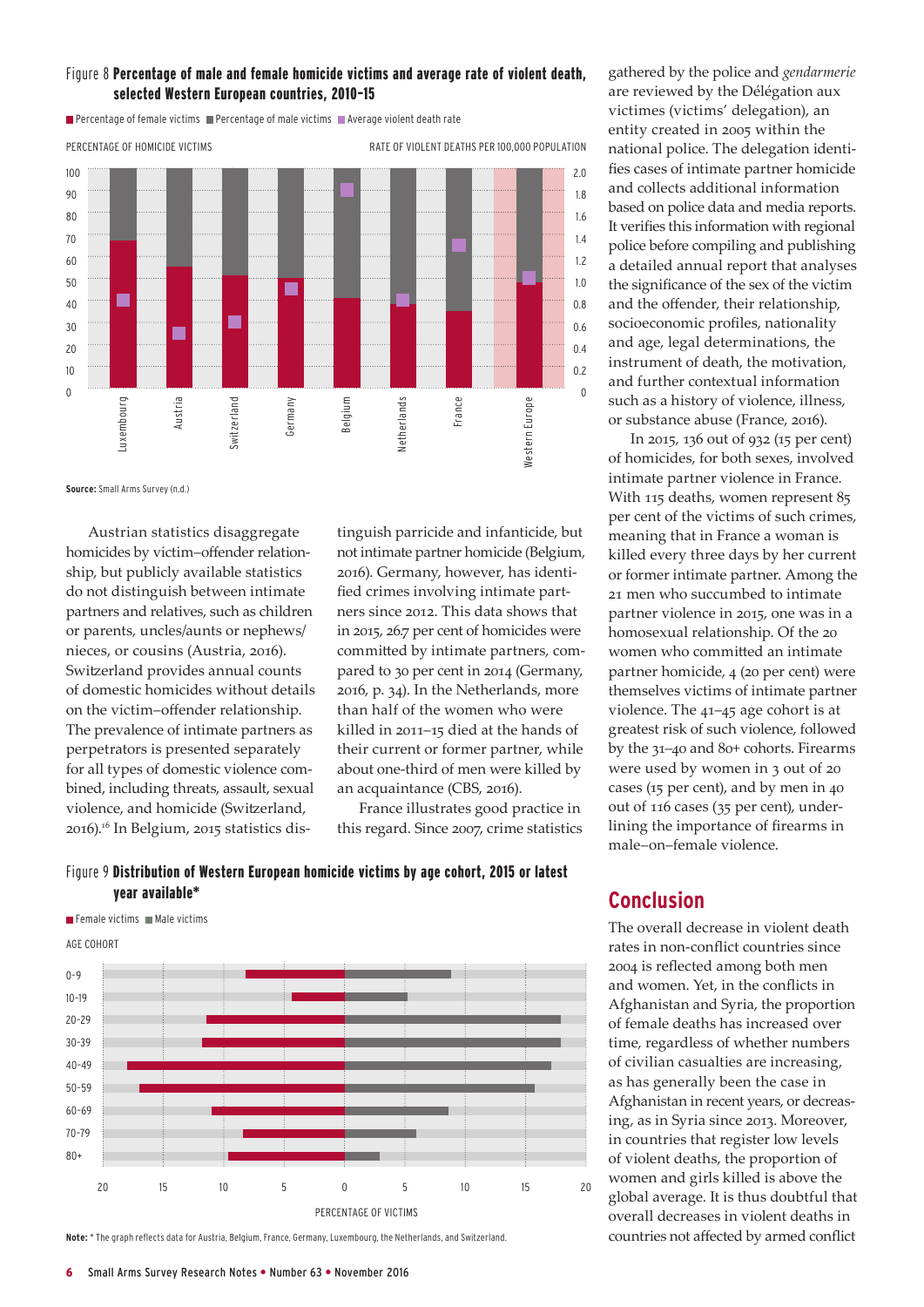

Demonstrators in Madrid wear masks representing women killed by their partners to mark the International Day for the Elimination of Violence against Women, November 2016. © Sergio Perez/Reuters

reflect progress in reducing (genderbased) violence against women. Among the types of violence affecting women globally, intimate partner homicide remains a concern, even in the most peaceful countries.

States have committed to reducing all forms of violence under the 2030 Agenda for Sustainable Development. With respect to violence against women, these commitments echo earlier efforts, such as General Recommendation 19 of the Committee on the Elimination of Discrimination Against Women and UN Security Council Resolution 1325 on Women, Peace and Security of 2000 (CEDAW, 1992; UNSC, 2000). Better information alone will not address lethal violence against men and women, but it will better position states to implement the SDGs. Data disaggregated by sex, age, ethnicity, victim–perpetrator relationship, and motivation for violence, along with contextual information, such as the location, time, and instrument of violence, will benefit efforts to diagnose, reduce, and prevent violence, including lethal violence. In monitoring the impact of policies and programmes including progress made towards the SDGs—data collection systems will be indispensable.

# **Notes**

- 1 For a list of data sources, see Geneva Declaration Secretariat (2015, pp. 8–9).
- 2 For a discussion of the challenges related to the collection of data on violent deaths, see Alvazzi del Frate and De Martino (2015).
- 3 On the global decrease in homicide rates, see Widmer and Pavesi (2016a, pp. 2–3).
- 4 Subregions in which more than three countries were affected by armed conflict were excluded.
- 5 See the section on violent deaths in nonconflict settings in this Research Note. See also Lappi-Seppälä and Lehti (2016).
- 6 UNAMA defines *ground engagements* as 'kinetic ground operations, stand-off attacks, crossfire and armed clashes between parties to the conflict. Ground engagements include attacks or operations in which small arms, heavy weapons and/ or area weapons systems, i.e. mortars and rockets, are fired' (UNAMA and OHCHR, 2016, p. 78). A *complex attack* is defined as 'a deliberate and coordinated attack which includes a suicide device (i.e., [body- and vehicle-borne improvised explosive devices (IEDs)]), more than one attacker and more than one type of device (i.e., [body-borne IEDs] and mortars). All three elements must be present for an attack to be considered complex' (p. 34, n. 77).
- 7 Perpetrator data was missing in 46 per cent of cases, and location data was missing in 6 per cent (IUDPAS, 2015, pp. 4–5). The cited percentages are drawn from cases for which such information is known. It should be noted that homicide related to criminal activities can also be genderbased. Indeed, several Latin American countries have introduced the crime of 'femicide' in their criminal codes in order to distinguish gender-based violence, whether conducted by intimate partners or not, with variations in national definitions (CEPAL, 2015, pp. 48, 70–73).
- The finding is based on statistics for 2009, the most recent year for which data is available. Perpetrator data was missing in 23 per cent of the cases (Abrahams et al., 2013, p. 6).
- 9 The remaining country is Fiji.
- 10 The term 'law' must not be taken literally; the proportion of male and female victims

also differs across regions, as illustrated in Figure 1.

- 11 See also Chon (2016).
- 12 The designation of Kosovo is without prejudice to positions on status and is in line with UN Security Council Resolution 1244 and the International Court of Justice Opinion on the Kosovo declaration of independence.
- 13 The only exception among the countries shown in Figure 6 is Australia, where more women than men were killed in the 65+ age cohort. The rate of violent death among people aged 65 and over is also influenced by gender-based and national differences in life expectancy. According to the 2015 Human Development Index, life expectancy stands at 80.3 years for men and 84.5 years for women in Australia; 76.7 years for men and 81.4 years for women in the United States; 73.2 years for men and 78.7 years for women in Ecuador; and 70.5 years for men and 77.7 years for women in Colombia. See UNDP (2015, pp. 220–21).
- 14 The others are Denmark, Latvia, Slovakia, and Slovenia. An equal proportion of men and women were killed with a firearm in Estonia, Hungary, Romania, and Scotland (Small Arms Survey, n.d.). Regarding the link between the levels of civilian gun ownership and female homicide, see Killias and Markwalder (2012, p. 262).
- 15 See Stöckl et al. (2013) for a systematic review of intimate partner homicide based on data from 66 countries; Corradi and Stöckl (2014) for a study of intimate partner homicide and policy responses in Europe; Zeoli et al. (2016) for an epidemiologic review of studies on the use of firearms in intimate partner violence; and Shaw (2013) for further discussion of the use of firearms in intimate partner violence.
- 16 See, however, Switzerland (2014) for a study of domestic violence in Switzerland between 2009 and 2013.

# **References**

- Abrahams, Naeemah, et al. 2013. '[Intimate](http://journals.plos.org/plosmedicine/article/asset?id=10.1371/journal.pmed.1001412.PDF)  [Partner Femicide in South Africa in](http://journals.plos.org/plosmedicine/article/asset?id=10.1371/journal.pmed.1001412.PDF)  [1999 and 2009.](http://journals.plos.org/plosmedicine/article/asset?id=10.1371/journal.pmed.1001412.PDF)' *PLOS Medicine*, Vol. 10, No. 4. April.
- Alvazzi del Frate, Anna and Luigi De Martino. 2015. '[Every Body Counts: Measuring](http://www.smallarmssurvey.org/fileadmin/docs/H-Research_Notes/SAS-Research-Note-49.pdf)  [Violent Deaths.](http://www.smallarmssurvey.org/fileadmin/docs/H-Research_Notes/SAS-Research-Note-49.pdf)' Research Note 49. Geneva: Small Arms Survey. March.
- Austria. 2016. *[Kriminalitätsbericht: Statistik und](http://www.bmi.gv.at/cms/BMI_Service/SIB_2015/Kriminalitaetsbericht_Statistik_2015.pdf)  [Analyse 2015.](http://www.bmi.gv.at/cms/BMI_Service/SIB_2015/Kriminalitaetsbericht_Statistik_2015.pdf)* Vienna: Bundesministerium für Inneres.
- Belgium. 2016. *[Statistiques policières de crimi](http://www.stat.policefederale.be/assets/pdf/crimestat/nationaal/rapport_2016_trim1_nat_belgique_fr.pdf)[nalité 2000: Trimestre 1 2016.](http://www.stat.policefederale.be/assets/pdf/crimestat/nationaal/rapport_2016_trim1_nat_belgique_fr.pdf)* Brussels: Police fédérale.
- Bryant, Willow and Tracy Cussen. 2015. *[Homicide in Australia: 2010–11 to 2011–12:](http://www.aic.gov.au/media_library/publications/mr/mr23/mr23.pdf)  [National Homicide Monitoring Program Report](http://www.aic.gov.au/media_library/publications/mr/mr23/mr23.pdf)*. AIC Monitoring Reports, No. 23. Canberra: Australian Institute of Criminology.
- CBS (Centraal Bureau voor de Statistiek). 2016. ['Laagste aantal moorden in 20 jaar.'](https://www.cbs.nl/nl-nl/nieuws/2016/30/laagste-aantal-moorden-in-20-jaar) 29 July.